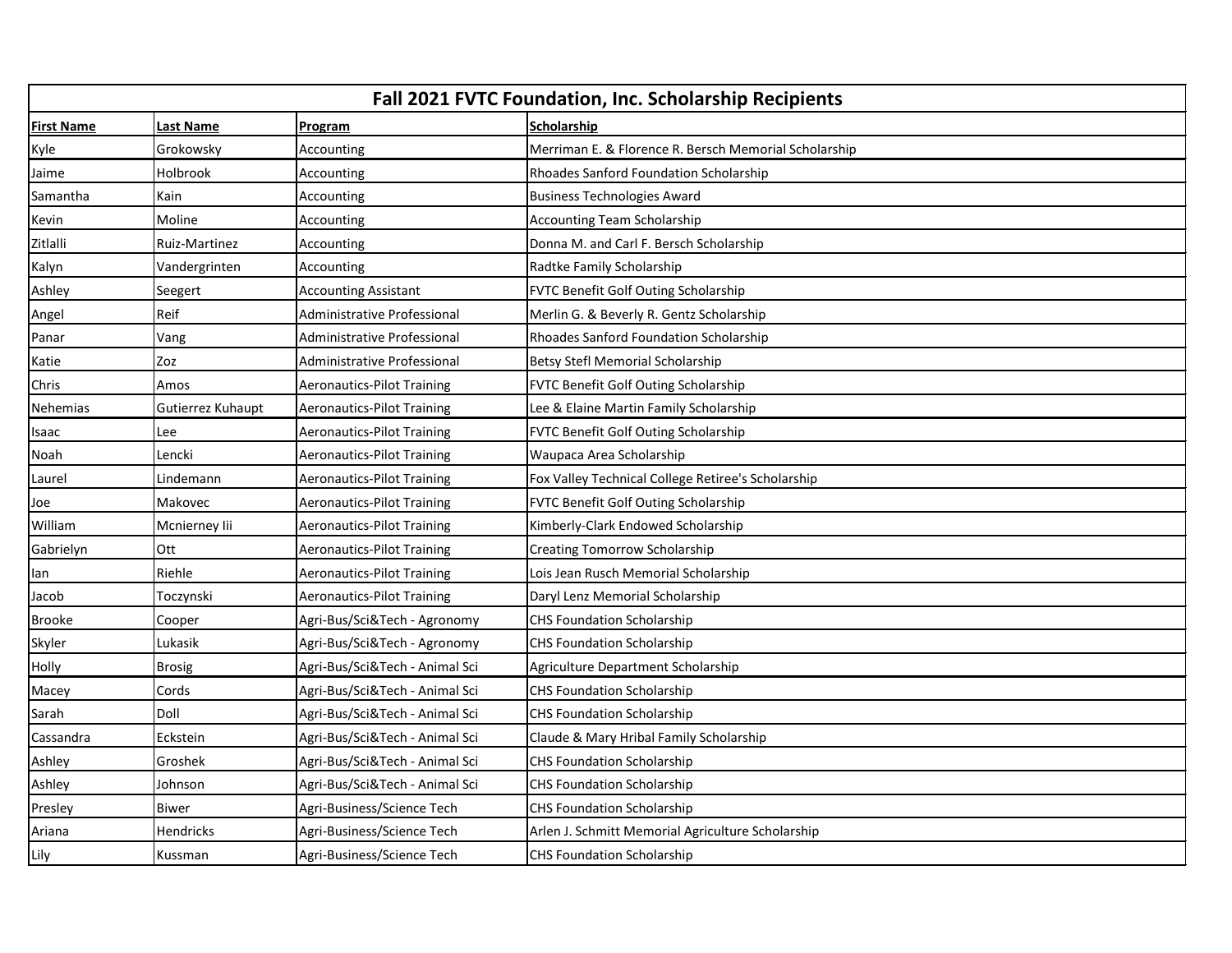| Misty    | Luckow              | Agriculture Equip Service Tech          | FVTC Benefit Golf Outing Scholarship               |
|----------|---------------------|-----------------------------------------|----------------------------------------------------|
| Trevor   | Clure               | <b>Aircraft Electronics</b>             | Trustees' Scholarship                              |
| Ethan    | Frey                | <b>Aircraft Electronics</b>             | FVTC Benefit Golf Outing Scholarship               |
| Javier   | Hernandez Rodriguez | <b>Aircraft Electronics</b>             | Oshkosh Student Board - Oshkosh Campus Scholarship |
| Haruna   | Pulka               | <b>Aircraft Electronics</b>             | FVTC Benefit Golf Outing Scholarship               |
| Kao      | Xiong               | <b>Aircraft Electronics</b>             | Leilani Paul Scholarship                           |
| Logan    | Bjork               | Airframe & Powerplant Mechanic          | FVTC Benefit Golf Outing Scholarship               |
| Gerardo  | Rojas               | AutoCollisnRpr&RefinishingTchn          | John W. Goodson Memorial Scholarship               |
| Erik     | Escobar             | Automated Mfg Systems Tech              | <b>DREAM Scholarship</b>                           |
| Lauren   | Haag                | Automated Mfg Systems Tech              | <b>Bill Prast Memorial Scholarship</b>             |
| Eric     | Lossie              | Automated Mfg Systems Tech              | Gary Benshoof Memorial Scholarship                 |
| Joseph   | Prothero            | Automated Mfg Systems Tech              | Gary Benshoof Memorial Scholarship                 |
| Kalman   | Feher               | <b>Automotive Technology</b>            | Grimm Scholarship                                  |
| Gregory  | Ida                 | <b>Automotive Technology</b>            | Gary & Kay Christensen Family Scholarship          |
| Ramon    | Robles              | <b>Automotive Technology</b>            | Lube-Tech Leadership Scholarship                   |
| Travis   | Baumgart            | Automotive Technology GM ASEP           | David A. Gendron Scholarship                       |
| Sean     | Bialoszynski        | Automotive Technology GM ASEP           | Transportation Scholarship                         |
| Brady    | Ernst               | Automotive Technology GM ASEP           | Grimm Scholarship                                  |
| Xavier   | Stone               | Automotive Technology-Imports           | Lube-Tech Leadership Scholarship                   |
| Nicole   | Verhagen            | <b>Banking &amp; Financial Services</b> | Eunice V. Dow Scholarship                          |
| Medora   | Magdanz             | Bookkeeper                              | FVTC Benefit Golf Outing Scholarship               |
| Maria    | Arndt               | <b>Business Management</b>              | Robert and Lynne Keller Scholarship                |
| Casey    | Berg                | <b>Business Management</b>              | Al Zierler Memorial Scholarship                    |
| Ashlyn   | <b>Berndt</b>       | <b>Business Management</b>              | American National Bank Fox Cities Scholarship      |
| Andrea   | <b>Blair</b>        | <b>Business Management</b>              | Dreger Scholarship                                 |
| Daniel   | Buchinger           | <b>Business Management</b>              | Jim & Kris Pierce Scholarship                      |
| Ana      | Garcia Bravo        | <b>Business Management</b>              | FVTC Benefit Golf Outing Scholarship               |
| Natalie  | Kapp                | <b>Business Management</b>              | FVTC Benefit Golf Outing Scholarship               |
| Ghofrane | Manai               | <b>Business Management</b>              | Nowak Family Scholarship                           |
| Daniel   | Melton              | <b>Business Management</b>              | Carol and Lon Mishler Scholarship                  |
| Sonia    | Ochowicz            | <b>Business Management</b>              | Community First Credit Union Scholarship           |
| Matthew  | Papendorf           | <b>Business Management</b>              | Clintonville Regional Center Scholarship           |
| Richard  | Tease               | <b>Business Management</b>              | FVTC Benefit Golf Outing Scholarship               |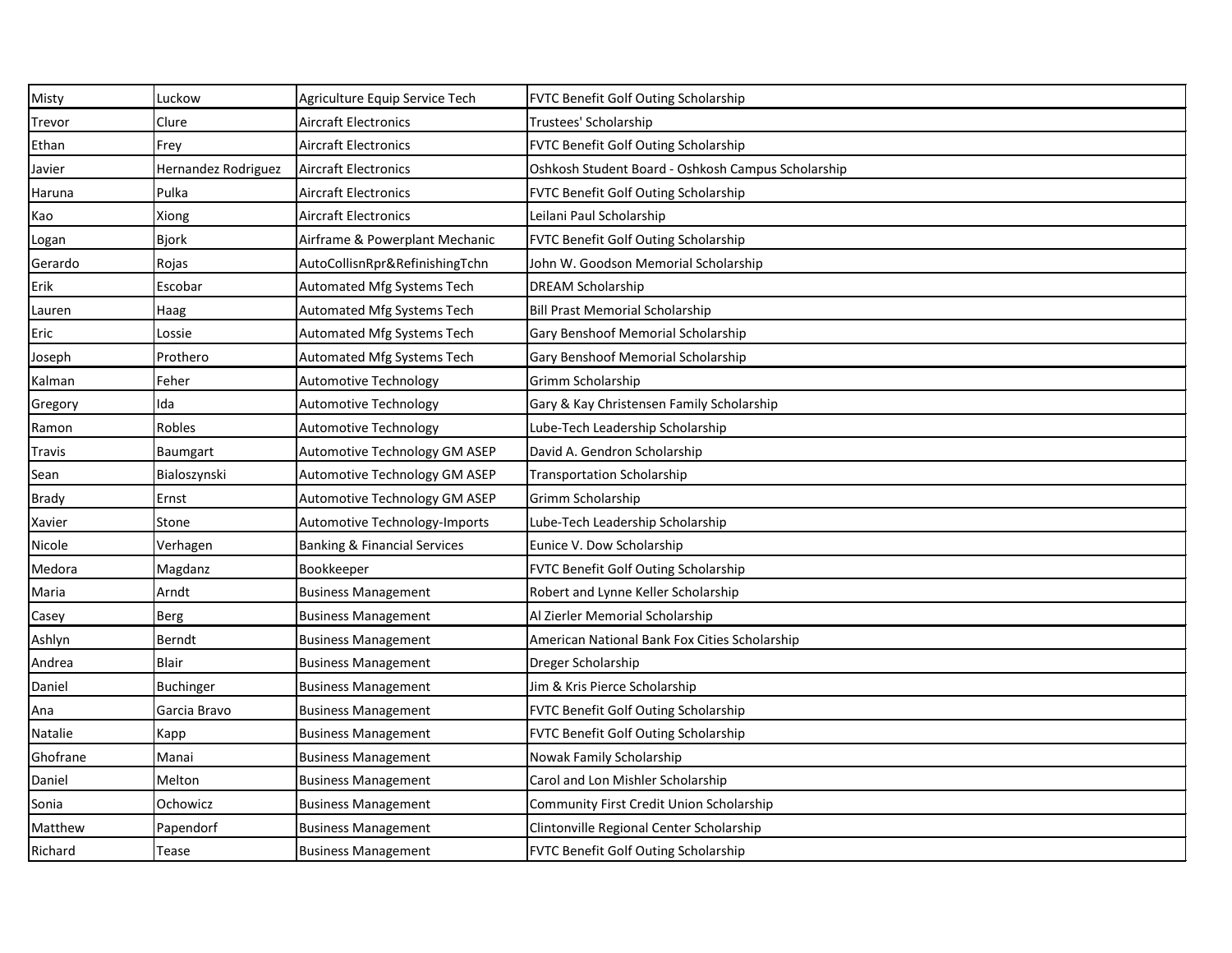| Laylah        | Ward            | <b>Business Management</b>          | Nancy Becker Wittrock Scholarship                                           |
|---------------|-----------------|-------------------------------------|-----------------------------------------------------------------------------|
| Cassie        | Wied            | <b>Business Management</b>          | FVTC Benefit Golf Outing Scholarship                                        |
| Tyler         | Cook            | <b>Construction Mgmt Technology</b> | Home Builders Association of the Fox Cities Future Tradesperson Scholarship |
| Tyler         | Cook            | <b>Construction Mgmt Technology</b> | Building Inspectors Association of North East Wisconsin, Inc. Scholarship   |
| Jared         | <b>Neill</b>    | <b>Construction Mgmt Technology</b> | Home Builders Association of the Fox Cities Future Tradesperson Scholarship |
| Avery         | Sullivan        | <b>Construction Mgmt Technology</b> | Home Builders Association of the Fox Cities Future Tradesperson Scholarship |
| Leobardo      | <b>Morales</b>  | Construction, Residential Bldg      | FVTC Residential Building Construction Scholarship                          |
| Alex          | Skibicki        | Construction, Residential Bldg      | FVTC Residential Building Construction Scholarship                          |
| Stacy         | Pari            | Cosmetology                         | Ann & Bill Guyon Scholarship                                                |
| Calina        | Vang            | Cosmetology                         | Trilogy Salon & Spa Scholarship                                             |
| Kiana         | Wendt           | Cosmetology                         | Ann & Bill Guyon Scholarship                                                |
| Kayla         | <b>Burklund</b> | Criminal Justice Studies            | FVTC Benefit Golf Outing Scholarship                                        |
| Hailey        | Doberstein      | <b>Criminal Justice Studies</b>     | Fox Cities Marathon Scholarship                                             |
| Sierra        | Dodge           | <b>Criminal Justice Studies</b>     | Joan Aronson Memorial Scholarship                                           |
| Cassie        | Lehman          | <b>Criminal Justice Studies</b>     | FVTC Benefit Golf Outing Scholarship                                        |
| <b>Travis</b> | Margelofsky     | <b>Criminal Justice Studies</b>     | Garret Bellmore "Thumbs Up" Scholarship                                     |
| Ana           | Mejia Orellana  | <b>Criminal Justice Studies</b>     | Appvion, Inc. Scholarship                                                   |
| Lindsay       | Stutzman        | <b>Criminal Justice Studies</b>     | Elmer and Laveta Totzke Memorial Scholarship                                |
| Crystal       | Young           | <b>Criminal Justice Studies</b>     | VFW Post 3153 Scholarship                                                   |
| Rene          | Zehr            | Criminal Justice Studies            | FVTC Benefit Golf Outing Scholarship                                        |
| Zandalrahman  | Al Rawi         | <b>Culinary Arts</b>                | Culinary Arts Club Scholarship                                              |
| Francisco     | Alegria         | Culinary Arts                       | Daniel Fay Memorial Scholarship                                             |
| Victoria      | Aviles          | <b>Culinary Arts</b>                | Reinhart Food Service Scholarship                                           |
| Michael       | Bargender       | Culinary Arts                       | Michael J. Lang Memorial Scholarship                                        |
| Toni          | Cochran         | <b>Culinary Arts</b>                | Daniel Fay Memorial Scholarship                                             |
| Fatoumata     | Diallo          | <b>Culinary Arts</b>                | Bernie Coley Scholarship                                                    |
| Massandje     | Fadiga          | <b>Culinary Arts</b>                | ELL Bridge to the Future Scholarship                                        |
| Clyde         | Fields          | <b>Culinary Arts</b>                | Craig Hribal Scholarship                                                    |
| Madisen       | Fregien         | <b>Culinary Arts</b>                | Reinhart Food Service Scholarship                                           |
| Rachel        | Klepps          | <b>Culinary Arts</b>                | Richard Kimball Scholarship                                                 |
| Nora          | Kowalkowski     | <b>Culinary Arts</b>                | Ione & Vincent Berg Family Scholarship                                      |
| David         | Lawrence        | <b>Culinary Arts</b>                | Chefs Gone Grillin' BBQ Awards Scholarship                                  |
| Jessica       | Meier           | <b>Culinary Arts</b>                | Best Western Premier Bridgewood Resort Hotel Scholarship                    |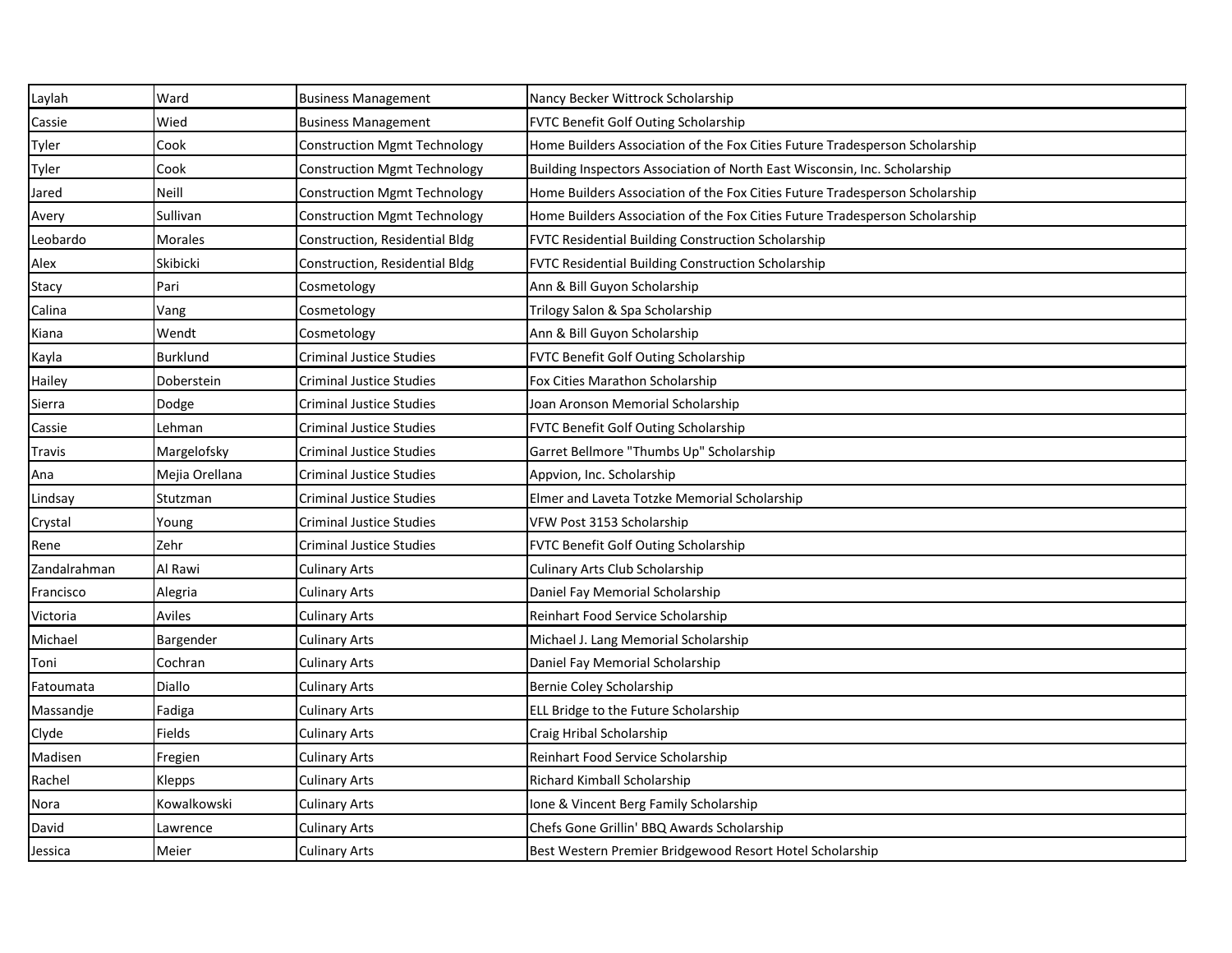| Rhonda         | Mohler         | <b>Culinary Arts</b>                  | Albert Exenberger Scholarship                                 |
|----------------|----------------|---------------------------------------|---------------------------------------------------------------|
| Megan          | Pagliarulo     | Culinary Arts                         | Joe Kolberg Scholarship                                       |
| Callie         | Sokolowski     | Culinary Arts                         | Wisconsin Restaurant Association Big Four Chapter Scholarship |
| Jaydin         | Sturm          | Culinary Arts                         | Jones Dairy Farm Scholarship                                  |
| Rachael        | Trimble        | <b>Culinary Arts</b>                  | Robert and Lynne Keller Scholarship                           |
| Autumn         | Wood           | Culinary Arts                         | RL Schreiber/FVTC Student National Champ Team Scholarship     |
| Emily          | Calbaum        | Dental Assistant                      | Denise & Curtis Martinez Scholarship                          |
| Mellisa        | Thor           | Dental Assistant                      | Sharon & Katie Hulce Scholarship                              |
| Mao            | Yang           | Dental Assistant                      | Emily Krueger / Gary Van De Leygraaf Memorial Scholarship     |
| Ger            | Yang           | Dental Assistant                      | FVTC Benefit Golf Outing Scholarship                          |
| Hayley         | Roeming        | Dental Hygienist                      | ForwardDental Dental Hygiene Scholarship                      |
| Samantha       | Saigh          | Dental Hygienist                      | FVTC Benefit Golf Outing Scholarship                          |
| <b>Brianna</b> | Smith          | Dental Hygienist                      | Sharon & Katie Hulce Scholarship                              |
| Ashley         | Terry          | Dental Hygienist                      | FVTC Benefit Golf Outing Scholarship                          |
| Hailey         | Zwiebel        | Dental Hygienist                      | Delta Dental of Wisconsin Scholarship                         |
| Keegan         | West           | Diesel Equipment Mechanic             | Joshua T. Wagner Memorial Scholarship                         |
| Nicholas       | Potratz        | Diesel Equipment Technology           | Poeschel Family Scholarship                                   |
| Tyree          | Williams       | Diesel Equipment Technology           | Fabel Repair and Collision Center Scholarship                 |
| Laura          | August         | Digital Court Reporter                | Trudie & Emory Luebke Scholarship                             |
| Brooklyn       | Massey         | Digital Court Reporter                | FVTC Benefit Golf Outing Scholarship                          |
| Kelli          | Kvarnes        | Early Childhood Education             | Richard Haviland Memorial Scholarship                         |
| McKayla        | Mertz          | <b>Early Childhood Education</b>      | Anna J. Schmitt Early Childhood Education Scholarship         |
| Mollie         | Schoen         | Early Childhood Education             | FVTC Benefit Golf Outing Scholarship                          |
| Julia          | Sievers        | Early Childhood Education             | Phi Theta Kappa Advisors' Scholarship                         |
| Taylee         | <b>Sleeter</b> | <b>Early Childhood Education</b>      | Fox Cities Marathon Scholarship                               |
| <b>Travis</b>  | Hering         | <b>Electrical Engineering Techngy</b> | Lake States TAPPI Endowed Scholarship                         |
| Woodrow        | Larsen         | <b>Electrical Engineering Techngy</b> | Lake States TAPPI Endowed Scholarship                         |
| Michael        | Paider         | <b>Electrical Engineering Techngy</b> | <b>FVTC Benefit Golf Outing Scholarship</b>                   |
| Ethan          | Sandor         | <b>Electrical Engineering Techngy</b> | Larry L. Ullmann Memorial Scholarship                         |
| Steven         | <b>Braun</b>   | <b>Electrician Apprentice (ABC)</b>   | Electrical Trades Worker Scholarship                          |
| Mark           | Hurtado        | Electricity 1 yr TD                   | <b>ECWAEI Electricity Scholarship</b>                         |
| Anthony        | Xiong          | Electricity 1 yr TD                   | <b>ECWAEI Electricity Scholarship</b>                         |
| Jonathon       | Karls          | <b>Electro-Mechanical Technology</b>  | Amcor Company, Inc. Electromechanical Technology Scholarship  |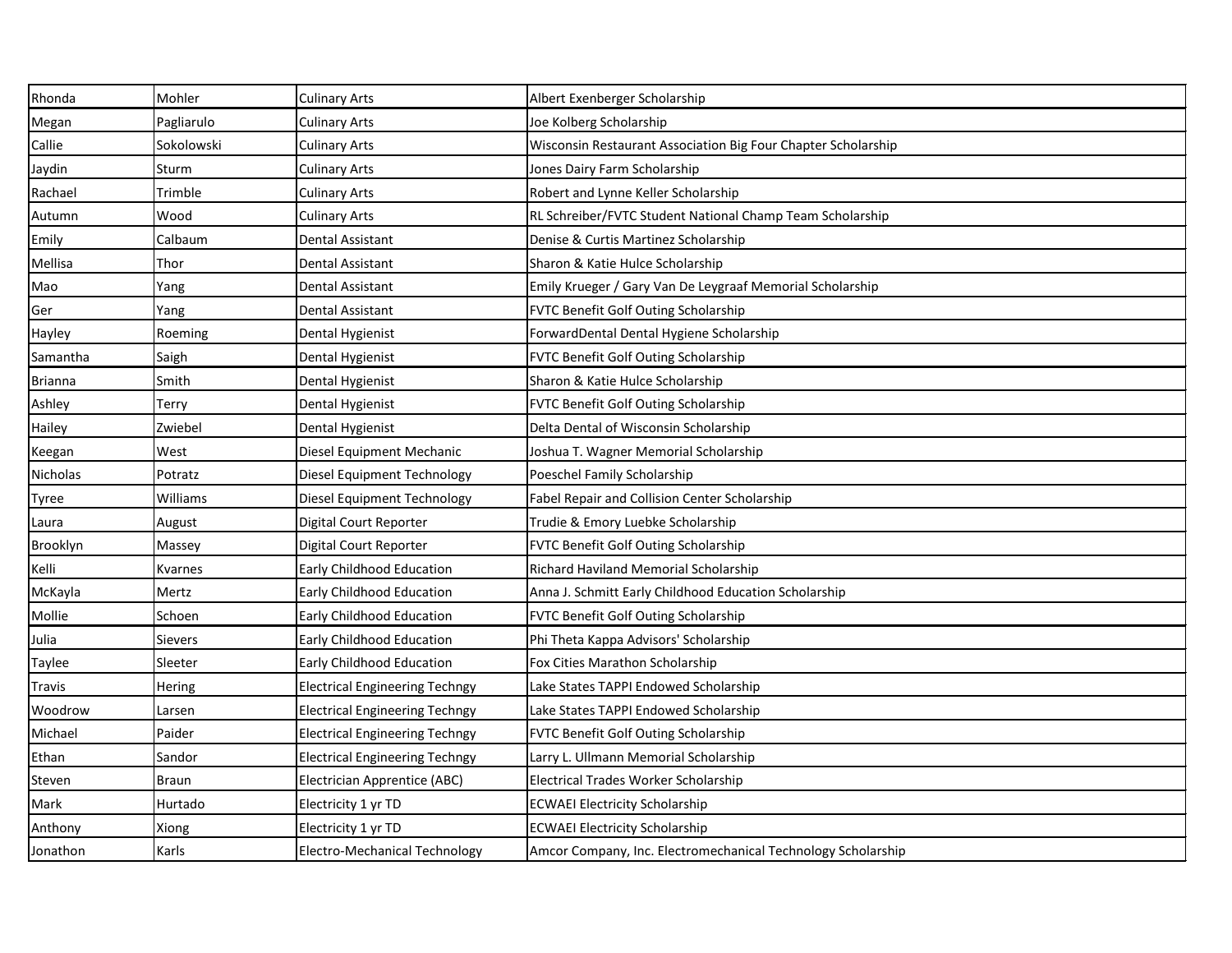| Jeffrey        | Perelmutter     | <b>Electro-Mechanical Technology</b>  | Valmet Inc. - Appleton/Mark Monroe Memorial Scholarship       |
|----------------|-----------------|---------------------------------------|---------------------------------------------------------------|
| Halie          | Rhodes          | Electro-Mechanical Technology         | <b>ECWAEI Electricity Scholarship</b>                         |
| Garang         | Tong            | <b>Electronic Engineering Techngy</b> | NEW Manufacturing Alliance Pre-Engineering Scholarship        |
| Christopher    | Cheney          | Emerg Med Techn(EMT)-Paramedic        | <b>FVTC Benefit Golf Outing Scholarship</b>                   |
| Timothy        | Collins         | Emerg Med Techn(EMT)-Paramedic        | <b>FVTC Benefit Golf Outing Scholarship</b>                   |
| Logan          | Gessert         | Emerg Med Techn(EMT)-Paramedic        | <b>FVTC Benefit Golf Outing Scholarship</b>                   |
| Sean           | Hallfrisch      | Emerg Med Techn(EMT)-Paramedic        | Student Services Endowed Scholarship                          |
| Lydia          | Lee             | Emerg Med Techn(EMT)-Paramedic        | <b>FVTC Benefit Golf Outing Scholarship</b>                   |
| James          | <b>Brockman</b> | <b>Fire Protection Technician</b>     | <b>FVTC Benefit Golf Outing Scholarship</b>                   |
| Tyler          | Downs           | Fire Protection Technician            | Allen T. Winter Family Scholarship                            |
| Levi           | Eifolla         | <b>Fire Protection Technician</b>     | Jeremy H3 Scholarship                                         |
| Samuel         | Gerber          | Fire Protection Technician            | Mitch Lundgaard Memorial Scholarship                          |
| Tyler          | Granados        | <b>Fire Protection Technician</b>     | Appvion, Inc. Scholarship                                     |
| Hector         | Hernandez       | Fire Protection Technician            | Mitch Lundgaard Memorial Scholarship                          |
| Seth           | Huss            | <b>Fire Protection Technician</b>     | <b>FVTC Benefit Golf Outing Scholarship</b>                   |
| Mason          | Jahn            | Fire Protection Technician            | <b>FVTC Benefit Golf Outing Scholarship</b>                   |
| Madison        | Johnson         | <b>Fire Protection Technician</b>     | <b>FVTC Staff Giving Scholarship</b>                          |
| Austin         | Krumenauer      | Fire Protection Technician            | Oshkosh Rotary Club Scholarship                               |
| Tyler          | Kuske           | <b>Fire Protection Technician</b>     | <b>FVTC Benefit Golf Outing Scholarship</b>                   |
| Leighton       | <b>Myers</b>    | Fire Protection Technician            | Mitch Lundgaard Memorial Scholarship                          |
| Aiden          | Olmsted         | <b>Fire Protection Technician</b>     | <b>FVTC Benefit Golf Outing Scholarship</b>                   |
| Ashley         | <b>Sakis</b>    | Fire Protection Technician            | <b>FVTC Benefit Golf Outing Scholarship</b>                   |
| Samuel         | Sconzert        | <b>Fire Protection Technician</b>     | <b>FVTC Benefit Golf Outing Scholarship</b>                   |
| Jack           | Scott           | Fire Protection Technician            | Mitch Lundgaard Memorial Scholarship                          |
| <b>Bradley</b> | Siewert         | Fire Protection Technician            | Oshkosh Corporation/ Pierce Manufacturing Endowed Scholarship |
| Matthew        | Solberg         | <b>Fire Protection Technician</b>     | Pawsible the Giving Lion Scholarship                          |
| David          | Stucke          | <b>Fire Protection Technician</b>     | Oshkosh Corporation/Pierce Manufacturing Scholarship          |
| Connor         | Sunke           | <b>Fire Protection Technician</b>     | <b>FVTC Benefit Golf Outing Scholarship</b>                   |
| Jack           | Vande Walle     | Fire Protection Technician            | <b>FVTC Benefit Golf Outing Scholarship</b>                   |
| Elizabeth      | Hanagan         | <b>Forensic Science</b>               | <b>FVTC Benefit Golf Outing Scholarship</b>                   |
| Casey          | Jorstad         | <b>Forensic Science</b>               | <b>FVTC Benefit Golf Outing Scholarship</b>                   |
| Jasmin         | Litton          | <b>Forensic Science</b>               | Fox Cities Marathon Scholarship                               |
| Madison        | Pedersen        | <b>Forensic Science</b>               | <b>FVTC Benefit Golf Outing Scholarship</b>                   |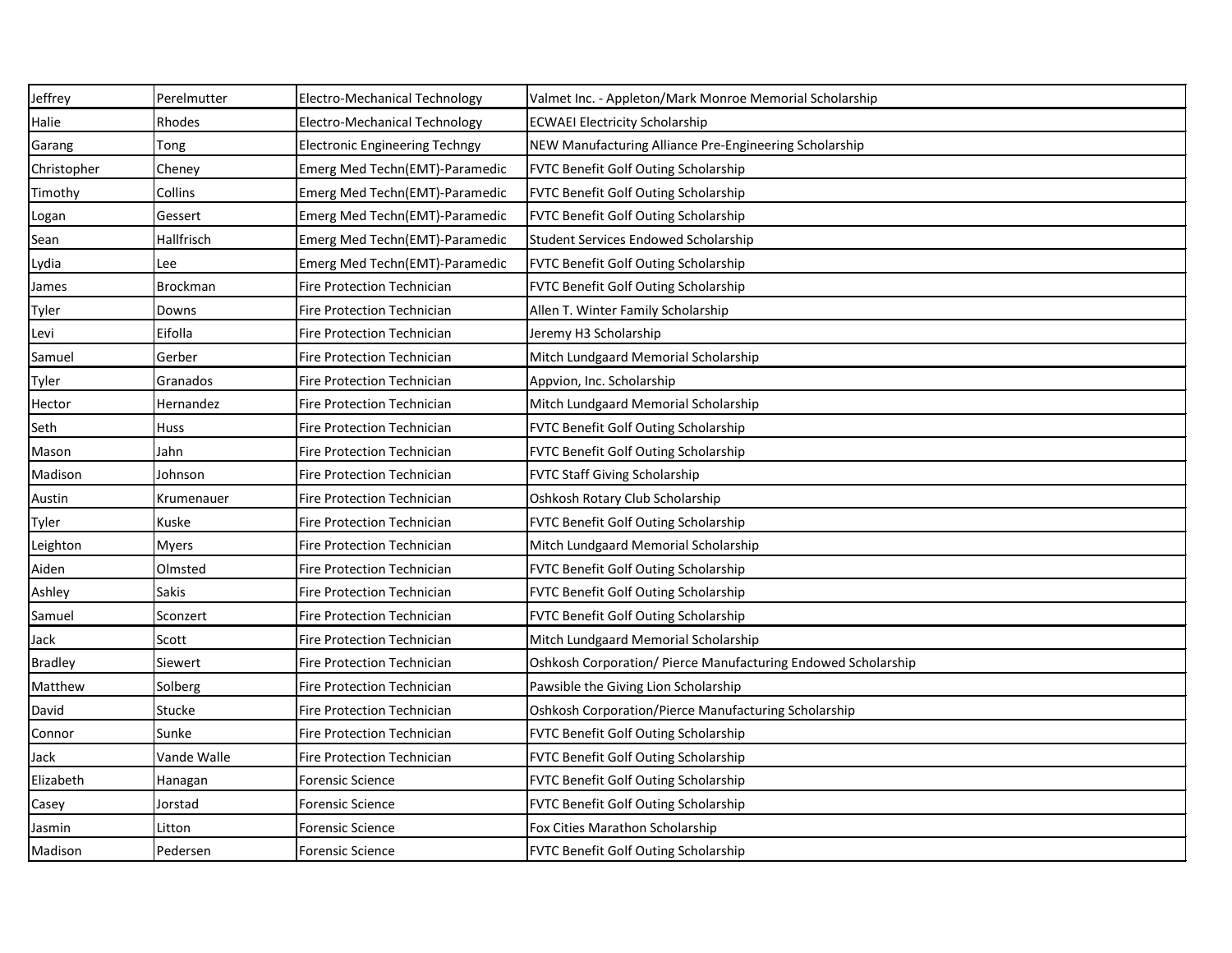| Kierra    | Sprewer      | <b>Forensic Science</b>              | FVTC Benefit Golf Outing Scholarship                                             |
|-----------|--------------|--------------------------------------|----------------------------------------------------------------------------------|
| Meghanne  | Blakeslee    | <b>Health Information Technology</b> | Rhoades Sanford Foundation Scholarship                                           |
| Jessica   | Bluell       | <b>Health Information Technology</b> | FVTC Benefit Golf Outing Scholarship                                             |
| Arthur    | <b>Bolen</b> | <b>Health Information Technology</b> | <b>FVTC Staff Giving Scholarship</b>                                             |
| Elizabeth | Cachu-Castro | <b>Health Information Technology</b> | FVTC Benefit Golf Outing Scholarship                                             |
| Renee     | Merritt      | <b>Health Information Technology</b> | Robert and Lynne Keller Scholarship                                              |
| Hannah    | Millard      | <b>Health Information Technology</b> | Rhoades Sanford Foundation Scholarship                                           |
| Uyen      | Miller       | <b>Health Information Technology</b> | Rhoades Sanford Foundation Scholarship                                           |
| Lily      | Kocha        | Horticulture Technician              | J2RB Scholarship                                                                 |
| Kari      | Howard       | Horticulture/Landscape Spec          | Nasby, Jr. & Della May Spitser/FVTC Agriculture & Horticulture Clubs Scholarship |
| Emily     | Button       | <b>Hospitality Management</b>        | Fox Valley Culinary Association Scholarship                                      |
| Jonathan  | Larscheid    | <b>Hospitality Management</b>        | Jones Dairy Farm Scholarship                                                     |
| Quynh     | Nguyen       | <b>Hospitality Management</b>        | Chef Jeff & Friends Cookbook Scholarship                                         |
| Tiffany   | Rowley       | <b>Hospitality Management</b>        | FVTC Benefit Golf Outing Scholarship                                             |
| Trisha    | Hurm         | Human Resources                      | Ron Kuen Memorial Scholarship                                                    |
| Melinda   | Rodriguez    | Human Resources                      | Virginia (Ginny) Sattler Memorial Scholarship                                    |
| Martha    | Schoen       | Human Resources                      | Shiela & Ralph Kahler Scholarship                                                |
| Pamela    | Stafford     | Human Resources                      | <b>FVTC Staff Giving Scholarship</b>                                             |
| Panhia    | Vue          | Human Resources                      | Dottie A. Kramlich Memorial Scholarship                                          |
| Rachel    | Cronk        | <b>Interior Design</b>               | Oshkosh Rotary Club Scholarship                                                  |
| Kendra    | Kernen       | <b>Interior Design</b>               | Lois Jean Rusch Memorial Scholarship                                             |
| Christine | Kozicki      | <b>Interior Design</b>               | Foundation Board of Directors' Scholarship                                       |
| Kaitlyn   | Krivoshein   | <b>Interior Design</b>               | Greenville Lioness Club Scholarship                                              |
| Hannah    | Olson        | <b>Interior Design</b>               | Helen C. Gunderson Memorial Scholarship                                          |
| Michaela  | Van Vonderen | <b>Interior Design</b>               | <b>FVTC Benefit Golf Outing Scholarship</b>                                      |
| Shannon   | Zasoba       | <b>Interior Design</b>               | FVTC Benefit Golf Outing Scholarship                                             |
| Austin    | Trepanier    | IT - Computer Support Spec           | <b>Information Technology Team Scholarship</b>                                   |
| Laura     | Kromm        | IT - Information Systems Secur       | <b>FVTC Staff Giving Scholarship</b>                                             |
| Ronald    | Luettgen     | IT - Network Specialist              | Robert and Lynne Keller Scholarship                                              |
| Ronald    | Luettgen     | IT - Network Specialist              | 4imprint, Inc. Business Scholarship                                              |
| Aaron     | Payne        | IT - Software Developer              | Rhoades Sanford Foundation Scholarship                                           |
| Bhuwan    | Tiwari       | IT - Software Developer              | Rhoades Sanford Foundation Scholarship                                           |
| Caleb     | Zautner      | IT - Software Developer              | Thomas M. Howlett Scholarship                                                    |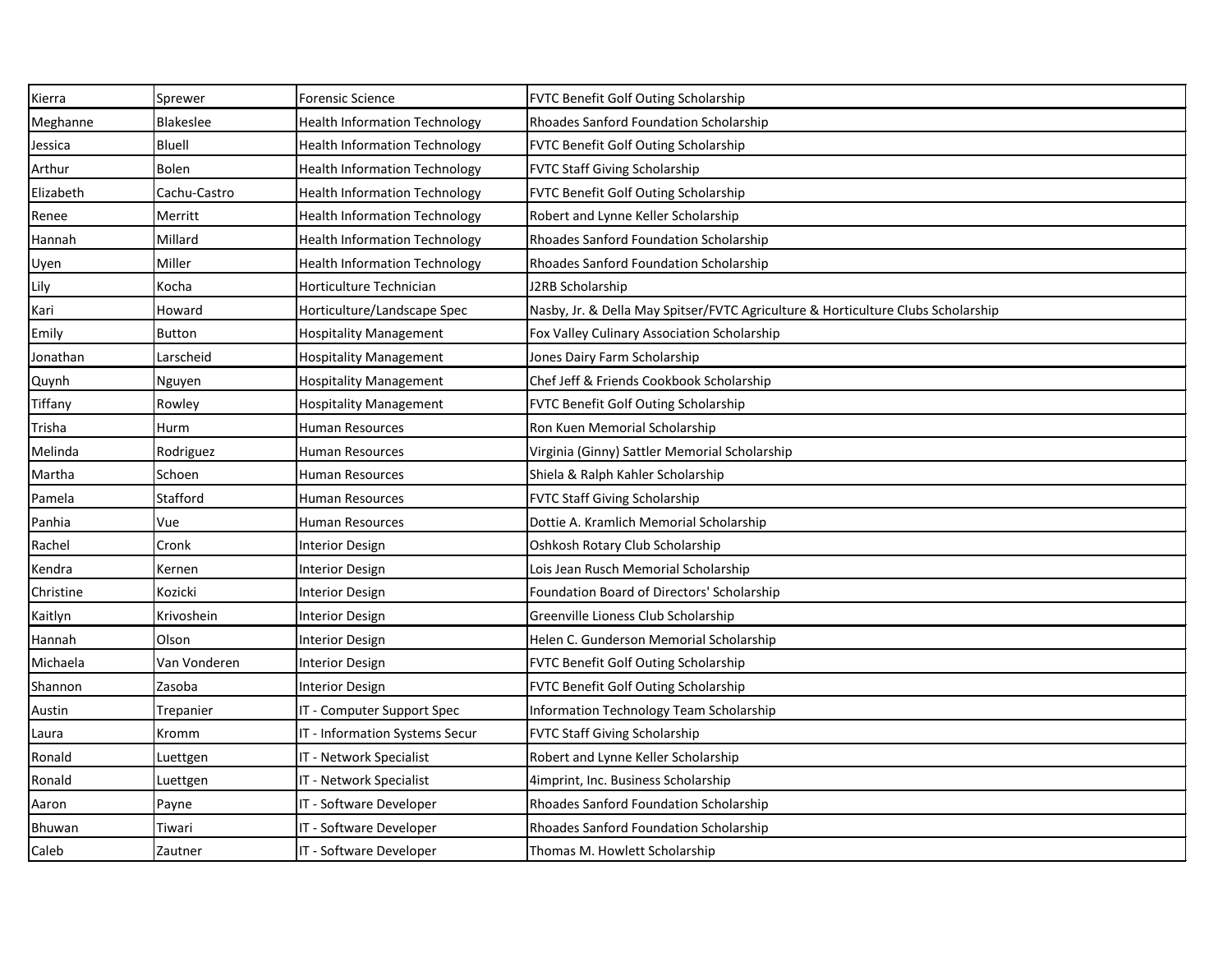| Matthew          | <b>Kreuser</b>    | IT - Web Dev & Design Spec          | FVTC Benefit Golf Outing Scholarship                    |
|------------------|-------------------|-------------------------------------|---------------------------------------------------------|
| Michelle         | <b>Morris</b>     | IT - Web Dev & Design Spec          | Rhoades Sanford Foundation Scholarship                  |
| Mark             | Denkert           | IT-Network Systems Administrat      | Financial & Information Technology Services Scholarship |
| Erich            | Leclair           | IT-Network Systems Administrat      | Outagamie County Tavern League of Wisconsin Scholarship |
| Joshua           | Macijeski         | IT-Network Systems Administrat      | 4imprint, Inc. Business Scholarship                     |
| Lisa             | Bastian           | ITS - Marketing, Sales and Ser      | Kimberly-Clark Endowed Scholarship                      |
| Ndeye Ganyla Sow | Diop              | Legal Studies/Paralegal             | <b>FVTC Staff Giving Scholarship</b>                    |
| Muhammad         | Princeton         | Legal Studies/Paralegal             | FVTC Benefit Golf Outing Scholarship                    |
| Kristin          | Rieb              | Legal Studies/Paralegal             | Lois Jean Rusch Memorial Scholarship                    |
| Luke             | Anderle           | Machine Tool Technician             | <b>Gene Haas Foundation Scholarship</b>                 |
| Zachary          | <b>Barth</b>      | Machine Tool Technician             | <b>Gene Haas Foundation Scholarship</b>                 |
| Mason            | Berglund          | Machine Tool Technician             | <b>Gene Haas Foundation Scholarship</b>                 |
| Evan             | Fuller            | Machine Tool Technician             | <b>Gene Haas Foundation Scholarship</b>                 |
| Evan             | Fuller            | Machine Tool Technician             | Advance Industrial Machine Scholarship                  |
| Parker           | Herrmann          | Machine Tool Technician             | Gene Haas Foundation Scholarship                        |
| Tanner           | Jupp              | Machine Tool Technician             | <b>Gene Haas Foundation Scholarship</b>                 |
| Nathan           | Marcy             | Machine Tool Technician             | Alan & Sue Tetzlaff Family Scholarship                  |
| Glen             | <b>Streit</b>     | Management Development              | Warch Family Scholarship                                |
| Regina           | Nelson-Richardson | Marketing                           | Nathan Hintz Family Scholarship                         |
| Lyndsey          | Otto              | Marketing                           | FVTC Benefit Golf Outing Scholarship                    |
| Joseph           | Jaeger            | <b>Mechanical Design Technology</b> | FVTC Benefit Golf Outing Scholarship                    |
| <b>Bruce</b>     | Levenhagen        | <b>Mechanical Design Technology</b> | Valmet Inc. - Appleton Scholarship                      |
| Michael          | Thompson          | <b>Mechanical Design Technology</b> | IPS/George P. Mueller Scholarship                       |
| Ethan            | Van Ornum         | <b>Mechanical Design Technology</b> | Mechanical Design Faculty Scholarship                   |
| Kaosia           | <b>Thao</b>       | Medical Admin. Professional         | <b>FVTC Benefit Golf Outing Scholarship</b>             |
| Sabrina          | Gonzalez          | <b>Medical Coding Specialist</b>    | <b>FVTC Staff Giving Scholarship</b>                    |
| Jessica          | Roth              | <b>Medical Coding Specialist</b>    | <b>FVTC Staff Giving Scholarship</b>                    |
| Kelly            | Smith             | <b>Medical Coding Specialist</b>    | Seifert Family Scholarship                              |
| Cassie           | Arthur            | Medical Laboratory Technician       | Teaching & Learning Center Assistant Scholarship        |
| КC               | Dickson           | Natural Resources Technician        | Henry & Mary Scheig Scholarship                         |
| Emily            | <b>Dufeck</b>     | Natural Resources Technician        | <b>FVTC Support Staff Scholarship</b>                   |
| Luke             | Erspamer          | Natural Resources Technician        | FVTC Benefit Golf Outing Scholarship                    |
| Erin             | Feeney            | Natural Resources Technician        | FVTC Board of Trustees' Scholarship                     |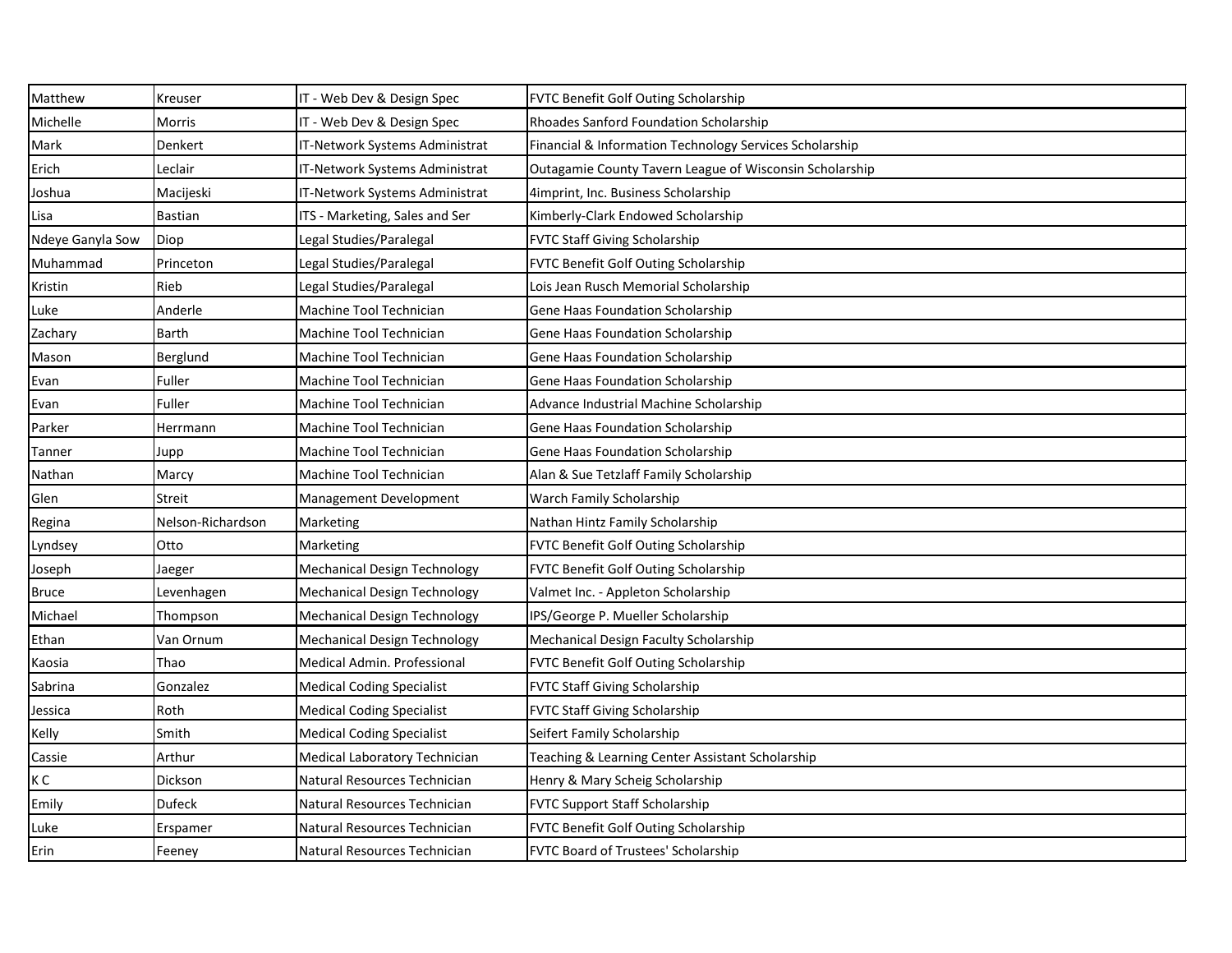| Hope            | Hanson         | Natural Resources Technician | Jeff Pollei Memorial Scholarship                                            |
|-----------------|----------------|------------------------------|-----------------------------------------------------------------------------|
| Morrison        | Lamb           | Natural Resources Technician | <b>FVTC Staff Giving Scholarship</b>                                        |
| Samantha        | Longsine       | Natural Resources Technician | Shadows on the Wolf Natural Resources Scholarship                           |
| Chloe           | Moerschel      | Natural Resources Technician | Outagamie County Soil Improvement Association Natural Resources Scholarship |
| Eric            | Oppermann      | Natural Resources Technician | <b>CEAD Scholarship</b>                                                     |
| Jonathan        | Paula          | Natural Resources Technician | FVTC Benefit Golf Outing Scholarship                                        |
| Danielle        | Pellegrini     | Natural Resources Technician | Eugene Herman Trust Fund Scholarship                                        |
| Damian          | Pollock        | Natural Resources Technician | Shadows on the Wolf Natural Resources Scholarship                           |
| Kristin         | Robertson      | Natural Resources Technician | <b>Outagamie County Master Gardner Association Scholarship</b>              |
| Jack            | Santini        | Natural Resources Technician | FVTC Benefit Golf Outing Scholarship                                        |
| Eric            | Sommerfeld     | Natural Resources Technician | Edward Willoughby Jr. Memorial Scholarship                                  |
| Kassandra       | Verkuilen      | Natural Resources Technician | FVTC Benefit Golf Outing Scholarship                                        |
| Jessi           | <b>Barton</b>  | Neurodiagnostic Technologist | Fox Communities Credit Union Scholarship                                    |
| Anna            | Kossow         | Neurodiagnostic Technologist | FVTC Benefit Golf Outing Scholarship                                        |
| Macy            | Taylor         | Neurodiagnostic Technologist | Phyllis and Douglas Newcombe Memorial Scholarship                           |
| Danielle        | VanHeuklon     | Neurodiagnostic Technologist | <b>BLN Women's Scholarship</b>                                              |
| Montana         | <b>Bischof</b> | Nursing - Associate Degree   | American Legion Auxiliary Unit 38 Scholarship                               |
| Madeline        | Bologna        | Nursing - Associate Degree   | Mark J. Chelsky Family Scholarship                                          |
| Lucas           | Coopman        | Nursing - Associate Degree   | Shirley M. Simonson Memorial Scholarship                                    |
| Rachelle        | Curtis         | Nursing - Associate Degree   | <b>FVTC Staff Giving Scholarship</b>                                        |
| Sydney          | Gifford        | Nursing - Associate Degree   | Judy Bender Memorial Scholarship                                            |
| Amanda          | Hargrove       | Nursing - Associate Degree   | E. Peggy Bergomi Nursing Education Scholarship                              |
| Tiffany         | Harley         | Nursing - Associate Degree   | Wisconsin Hospital Association Foundation Scholarship                       |
| Morgan          | Harvala        | Nursing - Associate Degree   | <b>ADN Faculty Scholarship</b>                                              |
| Mikenzie        | <b>Howarth</b> | Nursing - Associate Degree   | <b>FVTC Benefit Golf Outing Scholarship</b>                                 |
| Ashley          | Jarolimek      | Nursing - Associate Degree   | Mackenzie Jo Leeman Memorial Nursing Scholarship                            |
| <b>Brittany</b> | Jent           | Nursing - Associate Degree   | Martha Fellows Paulus Memorial Scholarship                                  |
| Samantha        | Loschiavo      | Nursing - Associate Degree   | Barbara C. Liang Memorial Scholarship                                       |
| Felicia         | Lyons          | Nursing - Associate Degree   | Joanne Mrotek Memorial Scholarship                                          |
| Yvonne          | Macharia       | Nursing - Associate Degree   | Rhoades Sanford Foundation Scholarship                                      |
| Ashley          | Marcusen       | Nursing - Associate Degree   | Lee & Elaine Martin Family Scholarship                                      |
| Anna-Stasha     | Morien         | Nursing - Associate Degree   | Rhoades Sanford Foundation Scholarship                                      |
| Jacquelyn       | Mucha          | Nursing - Associate Degree   | Doris Hart Willoughby Memorial Scholarship                                  |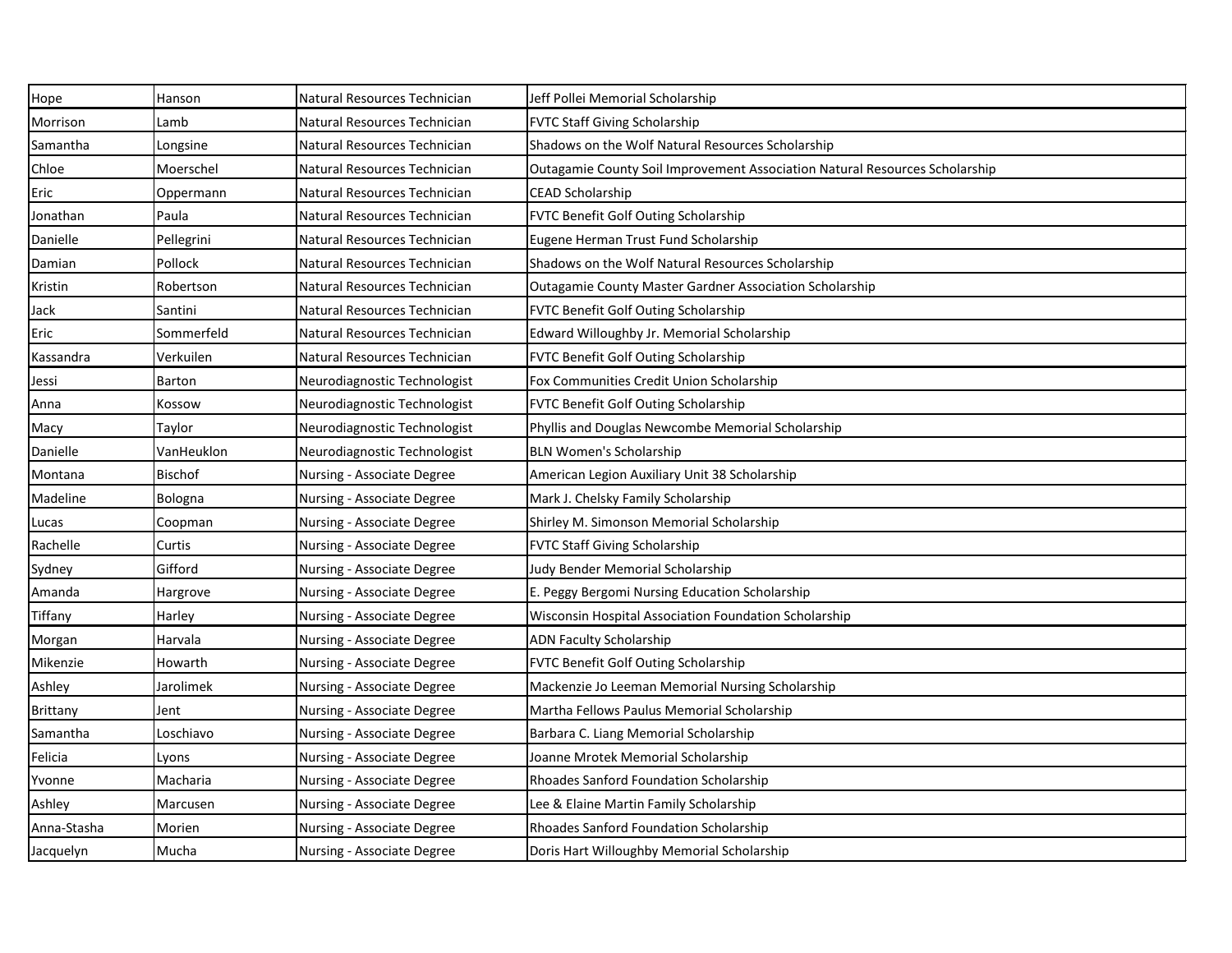| Anna           | Pitz             | Nursing - Associate Degree    | Rhoades Sanford Foundation Scholarship            |
|----------------|------------------|-------------------------------|---------------------------------------------------|
| Krystal        | Pongratz         | Nursing - Associate Degree    | Rhoades Sanford Foundation Scholarship            |
| Emily          | Quick            | Nursing - Associate Degree    | Mary Lou Schmitzer Endowed Scholarship            |
| Brynn          | Radtke           | Nursing - Associate Degree    | <b>Student Government Association Scholarship</b> |
| Abigail        | Reimer           | Nursing - Associate Degree    | Chilton Regional Center Scholarship               |
| Erica          | Sewall           | Nursing - Associate Degree    | Robert and Lynne Keller Scholarship               |
| Stephanie      | Shelton          | Nursing - Associate Degree    | Robert and Lynne Keller Scholarship               |
| Madalyn        | Sobiesczyk       | Nursing - Associate Degree    | Deb Woodworth Scholarship                         |
| Amber          | <b>Sprangers</b> | Nursing - Associate Degree    | Robert and Lynne Keller Scholarship               |
| Alyssa         | Tripoli          | Nursing - Associate Degree    | Rhoades Sanford Foundation Scholarship            |
| Madeline       | Unger            | Nursing - Associate Degree    | FVTC Benefit Golf Outing Scholarship              |
| Rachel         | Vander Sanden    | Nursing - Associate Degree    | Rhoades Sanford Foundation Scholarship            |
| Cobra          | Vang             | Nursing - Associate Degree    | Philip R. Keller Family Scholarship               |
| Kayla          | Werch            | Nursing - Associate Degree    | Judy Bender Memorial Scholarship                  |
| Angela         | <b>Buksyk</b>    | Nursing, Practical            | Rhoades Sanford Foundation Scholarship            |
| Catherine      | Carpenter        | Nursing, Practical            | Rhoades Sanford Foundation Scholarship            |
| Lucas          | Cutter           | Nursing, Practical            | Rhoades Sanford Foundation Scholarship            |
| Francis        | Dryden           | Nursing, Practical            | Rhoades Sanford Foundation Scholarship            |
| Allie          | Dunn             | Nursing, Practical            | Rhoades Sanford Foundation Scholarship            |
| Jamie          | Farber           | Nursing, Practical            | Rhoades Sanford Foundation Scholarship            |
| Mackenzie      | Holbrook         | Nursing, Practical            | Rhoades Sanford Foundation Scholarship            |
| Sophia         | Kubiak           | Nursing, Practical            | <b>FVTC Benefit Golf Outing Scholarship</b>       |
| Casie          | Lamp             | Nursing, Practical            | Rhoades Sanford Foundation Scholarship            |
| Taisha         | Malueg           | Nursing, Practical            | Fox Cities Amateur Sports Authority Scholarship   |
| Jennifer       | Nnacheta         | Nursing, Practical            | FVTC Benefit Golf Outing Scholarship              |
| <b>Britney</b> | Steuck           | Nursing, Practical            | Rhoades Sanford Foundation Scholarship            |
| Raegan         | Vosters          | Nursing, Practical            | <b>FVTC Staff Giving Scholarship</b>              |
| Maihnia        | Xiong            | Nursing, Practical            | Rhoades Sanford Foundation Scholarship            |
| Melissa        | <b>Becker</b>    | Nursing: Pre-Associate Degree | <b>FVTC Benefit Golf Outing Scholarship</b>       |
| Gracie         | Marx             | Nursing: Pre-Associate Degree | Sherry (Schuff) Bayer Memorial Scholarship        |
| Wah            | Say              | Nursing: Pre-Associate Degree | Rhoades Sanford Foundation Scholarship            |
| Levi           | Stenberg         | Nursing: Pre-Associate Degree | Janet Airis Owens Memorial Nursing Scholarship    |
| Ethan          | Thao             | Nursing: Pre-Associate Degree | Gary McGoey Scholarship                           |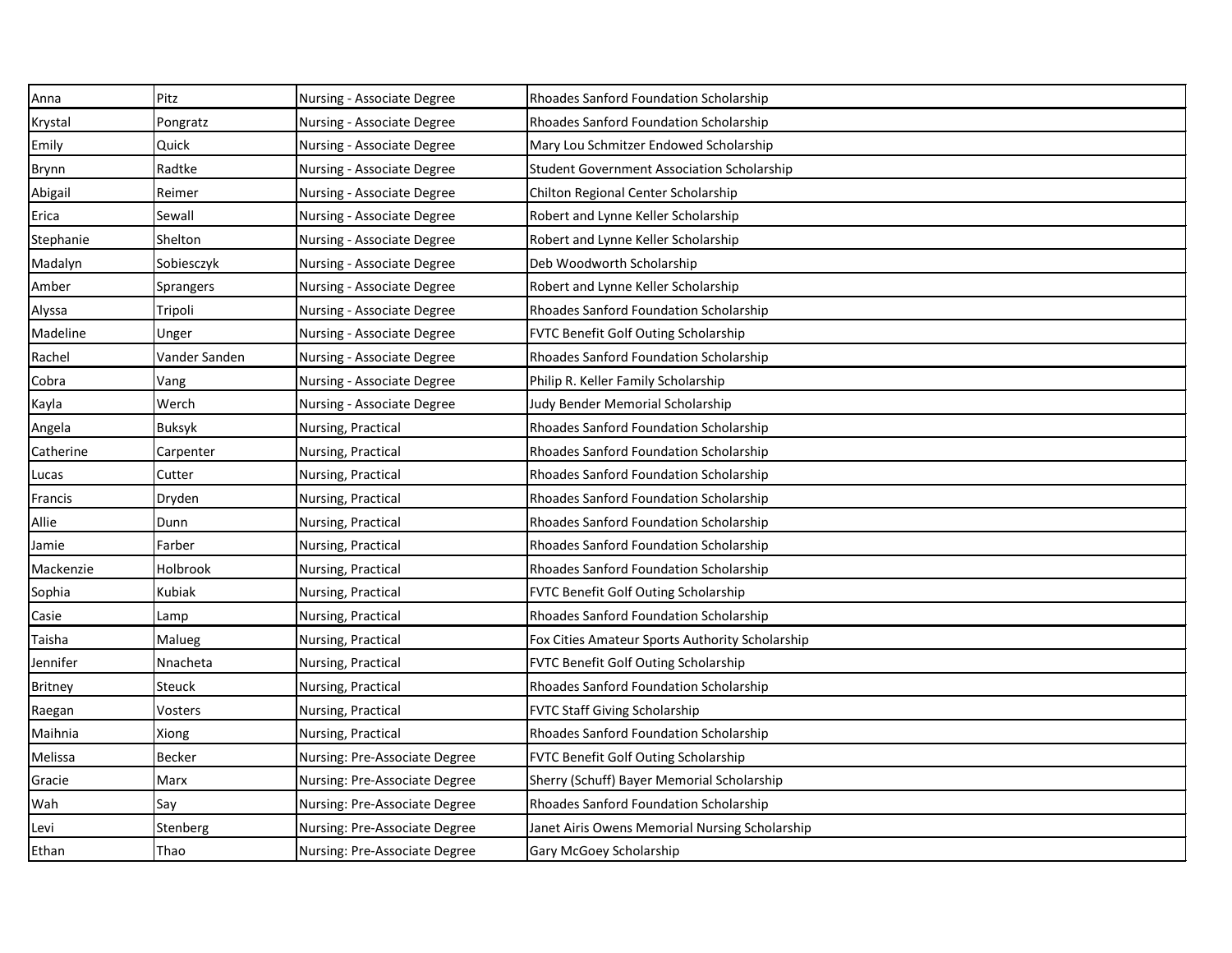| Emily          | Anklam          | <b>Nursing: Pre-Practical Nursing</b> | <b>FVTC Benefit Golf Outing Scholarship</b>                                      |
|----------------|-----------------|---------------------------------------|----------------------------------------------------------------------------------|
| Stephany       | Figueroa        | <b>Occupational Therapy Assistant</b> | OTA H.E.L.P.S. Scholarship                                                       |
| Stephany       | Figueroa        | <b>Occupational Therapy Assistant</b> | Disabled Citizens Incorporated Scholarship                                       |
| Carlye         | <b>Hicks</b>    | <b>Occupational Therapy Assistant</b> | Foundation Board of Directors' Scholarship                                       |
| Kaitlin        | Kettleson       | <b>Occupational Therapy Assistant</b> | OTA Alumni Scholarship                                                           |
| Shandra        | Mckillion       | <b>Occupational Therapy Assistant</b> | Greta W. Rogers Scholarship                                                      |
| <b>Brianna</b> | Sorge           | Occupational Therapy Assistant        | LEAD Alumni Scholarship                                                          |
| Kelly          | Springstroh     | <b>Occupational Therapy Assistant</b> | <b>FVTC Faculty Association Scholarship</b>                                      |
| Mee            | Yang            | Occupational Therapy Assistant        | Mary and David McEwen Scholarship                                                |
| Ashley         | Hart            | <b>Office Assistant</b>               | Patricia and Gerald Rickman Scholarship                                          |
| Michael        | Greely          | Outdoor PowerEquip Technician         | Knights of Columbus Gerald Bentler Council 13702 Veterans Scholarship            |
| Amanda         | Lottmann        | <b>Professional Communications</b>    | Hansen/ Toshner Scholarship                                                      |
| Adam           | Panske          | <b>Professional Communications</b>    | Elizabeth Caszatt Stern Memorial Scholarship                                     |
| Alexandria     | <b>Stephens</b> | <b>Professional Communications</b>    | Bob & Dolly Burdick Scholarship                                                  |
| Eric           | Saeger          | <b>Small Business Entrepreneursh</b>  | Student Government Association Leadership Scholarship                            |
| Dia            | Thao            | <b>Small Business Entrepreneursh</b>  | Milslagle Family Scholarship                                                     |
| Maria          | <b>Barrera</b>  | <b>Substance Use Disorder Couns</b>   | Neenah/ Menasha Service Circle King's Daughters & Sons Margaret Ward Scholarship |
| Krystal        | <b>Brouse</b>   | Substance Use Disorder Couns          | Infant Welfare Circle of the King's Daughters Scholarship                        |
| Alannah        | <b>Bull</b>     | <b>Substance Use Disorder Couns</b>   | Eyler-Garnass Scholarship                                                        |
| Nkuthalo       | Chonco          | Substance Use Disorder Couns          | Carl Ives Memorial Scholarship                                                   |
| <b>Brooke</b>  | Diemel          | <b>Substance Use Disorder Couns</b>   | AMS of Wisconsin Scholarship                                                     |
| Kaitlin        | Feest           | Substance Use Disorder Couns          | Peer Leaders Scholarship                                                         |
| Amber          | Gohlke          | Substance Use Disorder Couns          | Dr. Susan A. May Endowed Scholarship                                             |
| Delilah        | Jorstad         | Substance Use Disorder Couns          | Substance Use Disorder Counseling Scholarship                                    |
| Tasha          | LaFond          | Substance Use Disorder Couns          | Science Department Scholarship                                                   |
| Eric           | Preissner       | Substance Use Disorder Couns          | Dumke/Jepsen Family Scholarship                                                  |
| Karli          | Schmitz         | Substance Use Disorder Couns          | Fox Cities Amateur Sports Authority Scholarship                                  |
| Tate           | Whitlinger      | Substance Use Disorder Couns          | Thedacare Auxiliary Healthcare Scholarship                                       |
| Abbey          | Wolff           | Substance Use Disorder Couns          | FVTC Benefit Golf Outing Scholarship                                             |
| Samantha       | Zastrow         | Substance Use Disorder Couns          | FVTC Benefit Golf Outing Scholarship                                             |
| Jennifer       | <b>Brei</b>     | Veterinary Technician                 | Duane Lee Immel Memorial Scholarship                                             |
| Annabella      | Colling         | Veterinary Technician                 | William M. Loy & Max IV Award Scholarship                                        |
| Tracy          | Kasdorf         | Veterinary Technician                 | William M. Loy & Max IV Award Scholarship                                        |